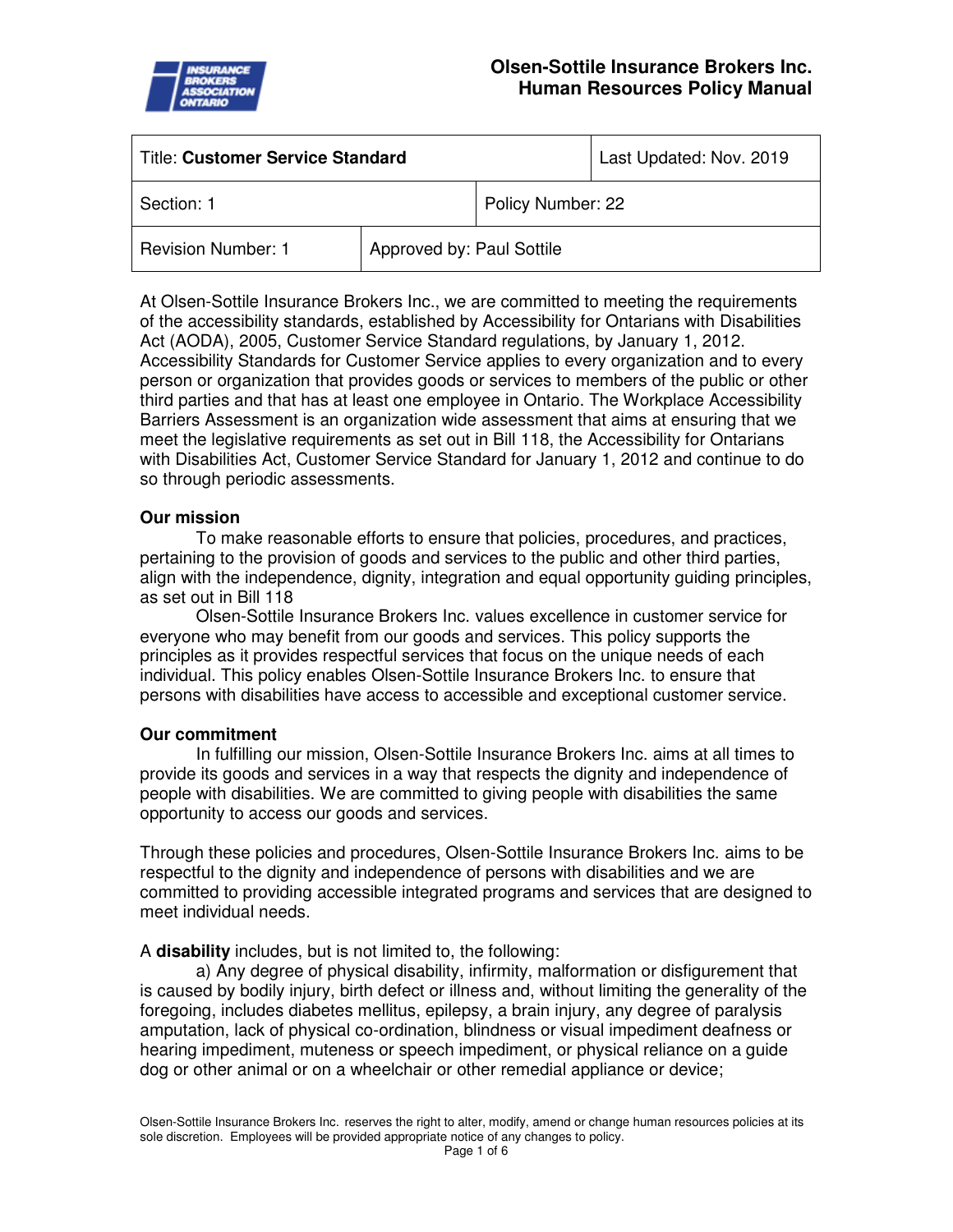

b) A condition of mental impairment or a developmental disability;

c) A learning disability, or a dysfunction in one or more of the processes involved in understanding or using symbols or spoken language;

d) A mental disorder, or

e) An injury or disability for which benefits were claimed or received under the insurance plan established under the Workplace Safety and Insurance Act, 1997.

**Accessible** shall mean capable of being entered or reached, approachable; easy to get at; capable of being influenced, obtainable; able to be understood or appreciated.

**Barrier**: Anything that keeps someone with a disability from fully participating in all aspects of society because of their disability. Barriers can be visible and invisible. They can be: architectural, physical, communication, attitudinal, technological and organizational.

**Assistive Device** shall mean a device used to assist persons with disabilities in carrying out activities or in accessing the services of persons or organizations covered by the Customer Service Standard. Assistive devices help people with a variety of disabilities. Here are some examples:

For people who have vision loss: magnifier - makes print and images larger and easier to read, white cane - helps people find their way around obstacles

For people who are deaf, deafened, oral deaf, hard of hearing: hearing aid - makes sound louder and clearer, teletypewriter (TTY) - helps people who are unable to speak or hear to communicate by phone

For people who have physical disabilities: mobility device (e.g., a wheelchair, scooter, walker, cane, crutches) - helps people who have difficulty walking

For people who have learning disabilities: electronic notebook or laptop computer - used to take notes and to communicate

For people who have intellectual/developmental disabilities: communication boards that are used to pass on a message by pointing to symbols, words or pictures

**Guide Dog** shall mean a dog trained as a guide for a person who is blind and having the qualifications prescribed by the appropriate regulations.

**Goods and Services** shall mean goods and services provided by Olsen-Sottile Insurance Brokers Inc.

**Service Animals** shall mean animals that are used as a service animal for a person with a disability.

**Support Person** shall mean an individual hired or chosen by a person with a disability to provide services or assistance with communication, mobility, personal care, medical needs or with access to goods or services.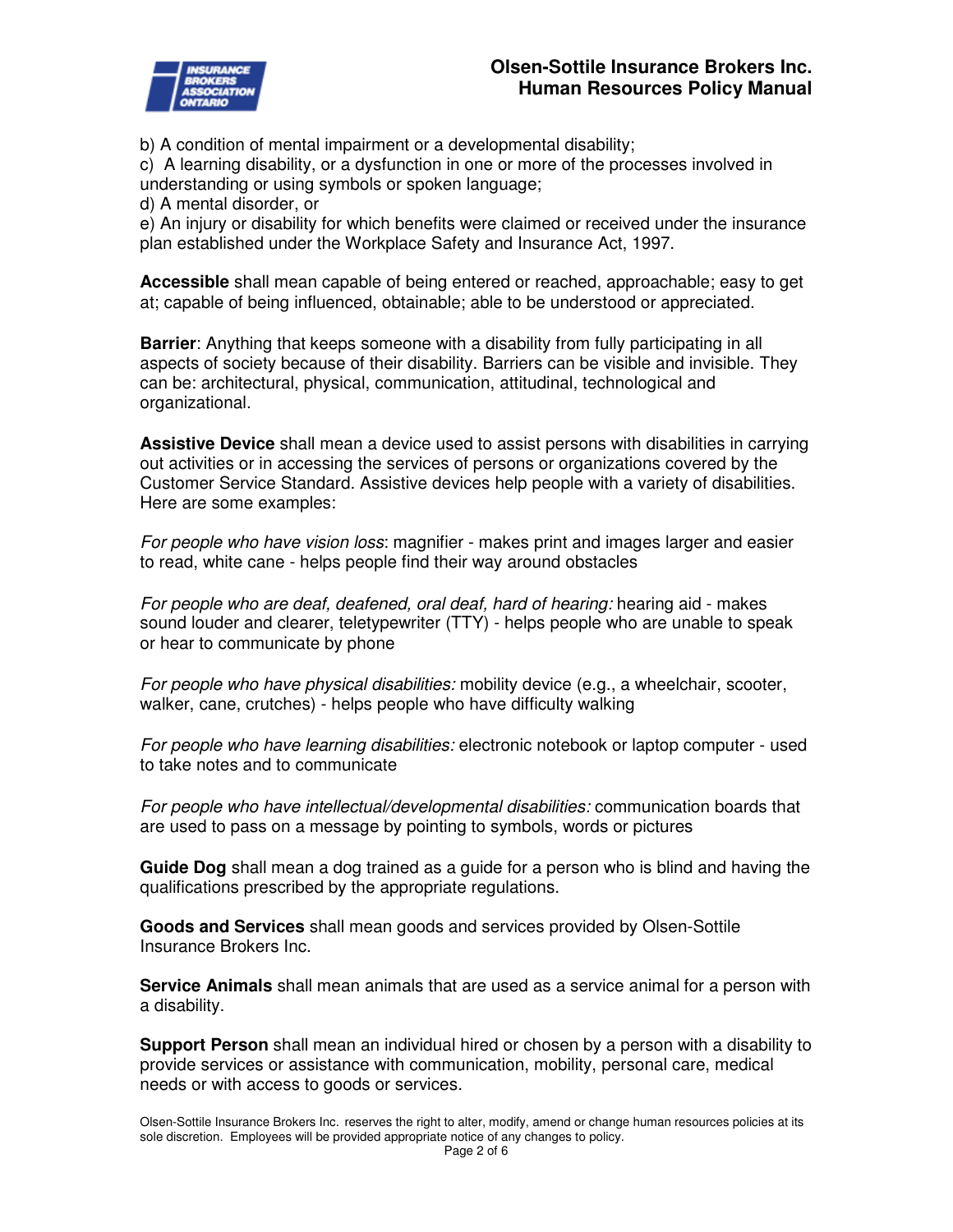

# **Policy**

This policy applies to Olsen-Sottile Insurance Brokers Inc. staff members, including full time, part time and contractors, who deal with the public, or other third parties, as well as persons involved in developing policies, procedures, and practices pertaining to the provision of goods and services to the public or other third parties.

# **Procedure**

Olsen-Sottile Insurance Brokers Inc. is committed to excellence in serving all customers including people with disabilities and we will carry out our functions and responsibilities in the following areas:

Communication

- 1. We will communicate with people with disabilities in ways that take into account their disability.
- 2. We will train staff who communicate with customers on how to interact and communicate with people with various types of disabilities.
- 3. Incorporate other ways of publishing information beyond traditional printing. Here are some examples: audio format such as cassettes or digital audio format, Braille used by some people who are blind or deaf-blind, videos that may be helpful to people with certain learning disabilities, easy-to-read, simplified summaries of materials for people with developmental or intellectual disabilities.

Telephone services

- 1. We are committed to providing fully accessible telephone service to our customers. We will train staff to communicate with customers over the telephone in clear and plain language and to speak clearly and slowly.
- 2. We will offer to communicate with customers by e-mail and/or text messages if telephone communication is not suitable to their communication needs or is not available.

Assistive devices

- 1. We are committed to serving people with disabilities who use assistive devices to obtain, use or benefit from our goods and services. We will ensure that our staff is trained and familiar with various assistive devices that may be used by customers with disabilities while accessing our goods or services.
- 2. We will also ensure that staff know how to use the following assistive devices available on our premises for customers: N/A

Billing

- 1. We are committed to providing accessible invoices to all of our customers. For this reason, invoices will be provided in the following formats upon request: hard copy, large print, e-mail.
- 2. We will answer any questions customers may have about the content of the invoice in person, by telephone or email as required.

Olsen-Sottile Insurance Brokers Inc. reserves the right to alter, modify, amend or change human resources policies at its sole discretion. Employees will be provided appropriate notice of any changes to policy.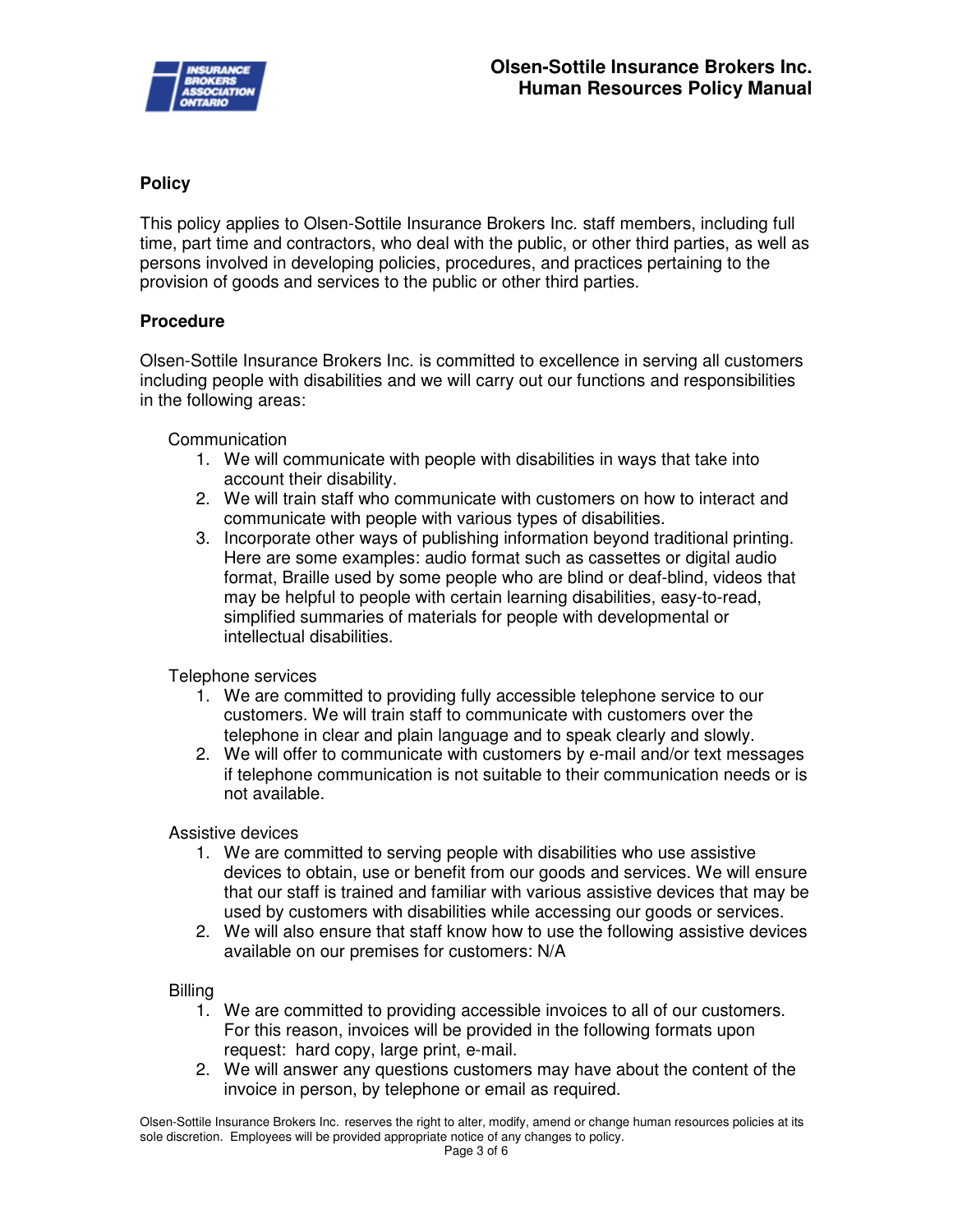

Use of service animals and support persons

- 1. We are committed to welcoming people with disabilities who are accompanied by a service animal on the parts of our premises that are open to the public and other third parties. We will also ensure that all staff, volunteers and others dealing with the public are properly trained in how to interact with people with disabilities who are accompanied by a service animal.
- 2. We are committed to welcoming people with disabilities who are accompanied by a support person. Any person with a disability who is accompanied by a support person will be allowed to enter Olsen-Sottile Insurance Brokers Inc. premises with his or her support person. At no time will a person with a disability who is accompanied by a support person be prevented from having access to his or her support person while on our premises.

Notice of temporary disruption

- 1. Olsen-Sottile Insurance Brokers Inc. will provide customers with notice in the event of a planned or unexpected disruption in the facilities or services usually used by people with disabilities. This notice will include information about the reason for the disruption, its anticipated duration, and a description of alternative facilities or services, if available.
- 2. The notice will be placed at all public entrances and service counters or reception on our premises.

Training for staff

- 1. Olsen-Sottile Insurance Brokers Inc. will provide training to all employees, volunteers and others who deal with the public or other third parties on their behalf, and all those who are involved in the development and approvals of customer service policies, practices and procedures. Individuals in the following positions will be trained: All staff.
- 2. This training will be provided within two weeks of staff commencing their duties.
- 3. Training will include the following:
	- The purposes of the Accessibility for Ontarians with Disabilities Act, 2005 and the requirements of the customer service standard
	- How to interact and communicate with people with various types of disabilities
	- How to interact with people with disabilities who use an assistive device or require the assistance of a service animal or a support person
	- What to do if a person with a disability is having difficulty in accessing insurance companies' goods and services
	- Olsen-Sottile Insurance Brokers Inc.'s policies, practices and procedures relating to the customer service standard.
- 4. Applicable staff will be trained on policies, practices and procedures that affect the way goods and services are provided to people with disabilities. Staff will also be trained on an ongoing basis when changes are made to these policies, practices and procedures.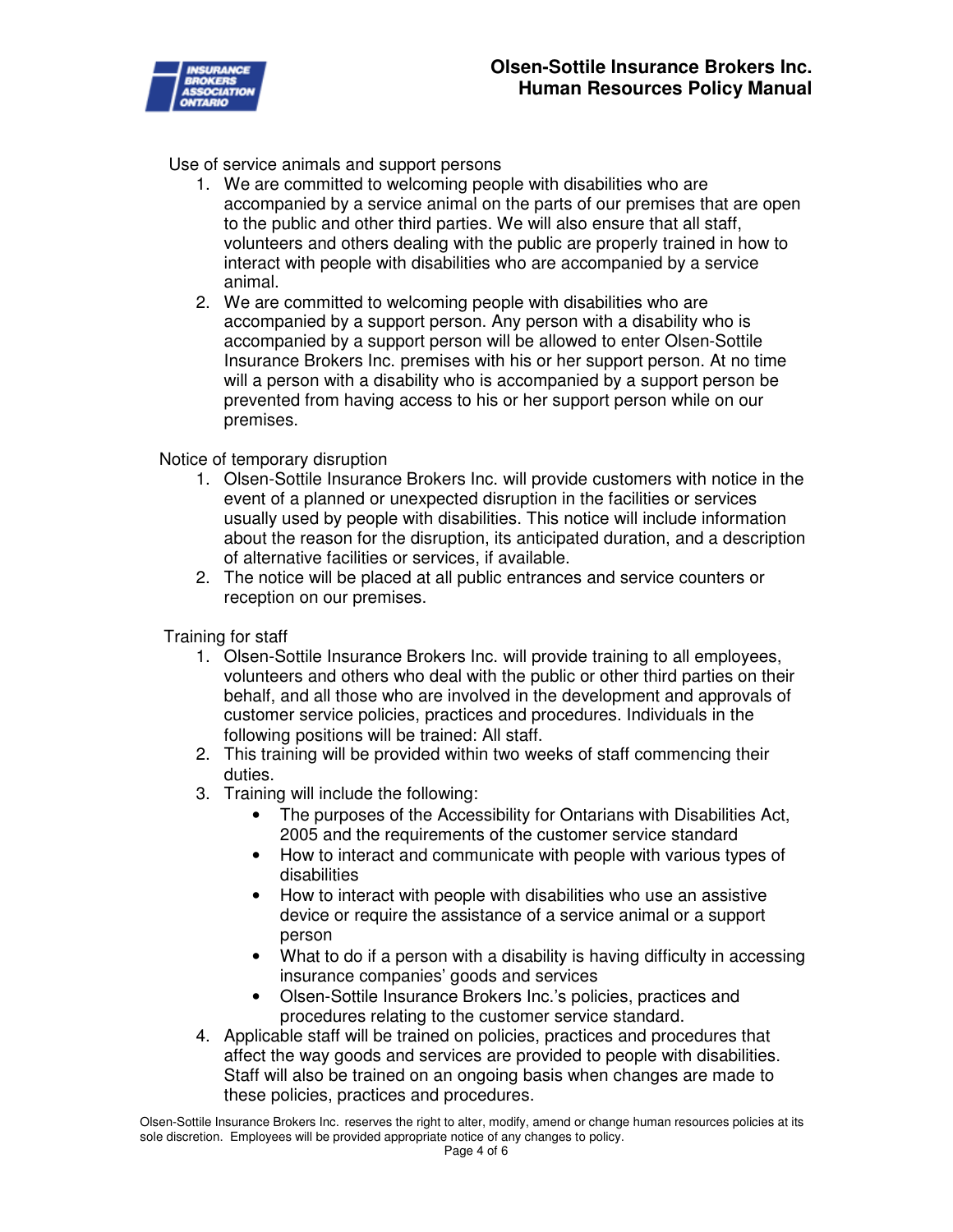

#### Feedback process

- 1. The ultimate goal of Olsen-Sottile Insurance Brokers Inc. is to meet and exceed customer expectations in serving customers with disabilities. Comments on our services regarding how well those expectations are being met are welcome and appreciated.
- 2. Feedback regarding the way Olsen-Sottile Insurance Brokers Inc. provides goods and services to people with disabilities can be made by using the Customer Feedback Form and contacting the office by phone or sending an e-mail. All feedback will be directed to Nathan Hoffmann or Joseph Sottile. Customers can expect to hear back in five business days with regards to their feedback.

# Modifications to this or other policies

We are committed to developing customer service policies that respect and promote the dignity and independence of people with disabilities. Therefore, no changes will be made to this policy before considering the impact on people with disabilities. Any policy of Olsen-Sottile Insurance Brokers Inc. that does not respect and promote the dignity and independence of people with disabilities will be modified or removed.

# Questions about this policy

This policy exists to achieve service excellence for customers with disabilities. If anyone has a question about the policy, or if the purpose of a policy is not understood, an explanation should be provided by, or referred to, Paul Sottile of Olsen-Sottile Insurance Brokers Inc.

# Brokerages with 20 or more employees, must also comply with the following requirements:

- 1. We will complete an online report on our compliance by the reporting deadline in 2012. Additional information on reporting requirements and deadlines will follow.
- 2. Olsen-Sottile Insurance Brokers Inc. will document in writing all of our policies and procedures on how we provide accessible customer service.
- 3. We aim to notify customers that all of the documents required by the Customer Service Standard are available upon request.
- 4. When providing documents required under the Customer Service Standard, Olsen-Sottile Insurance Brokers Inc. will ensure that the information is in a format that takes into account the person's disability.

Olsen-Sottile Insurance Brokers Inc. is committed to developing, implementing and enforcing accessibility standards in order to achieve accessibility for Ontarians with disabilities with respect to goods and services. Our policies and procedures will aim at making our customer service operations accessible to people with disabilities.

This Customer Service Policy is to be posted and retained in a clearly noticeable location in the workplace.